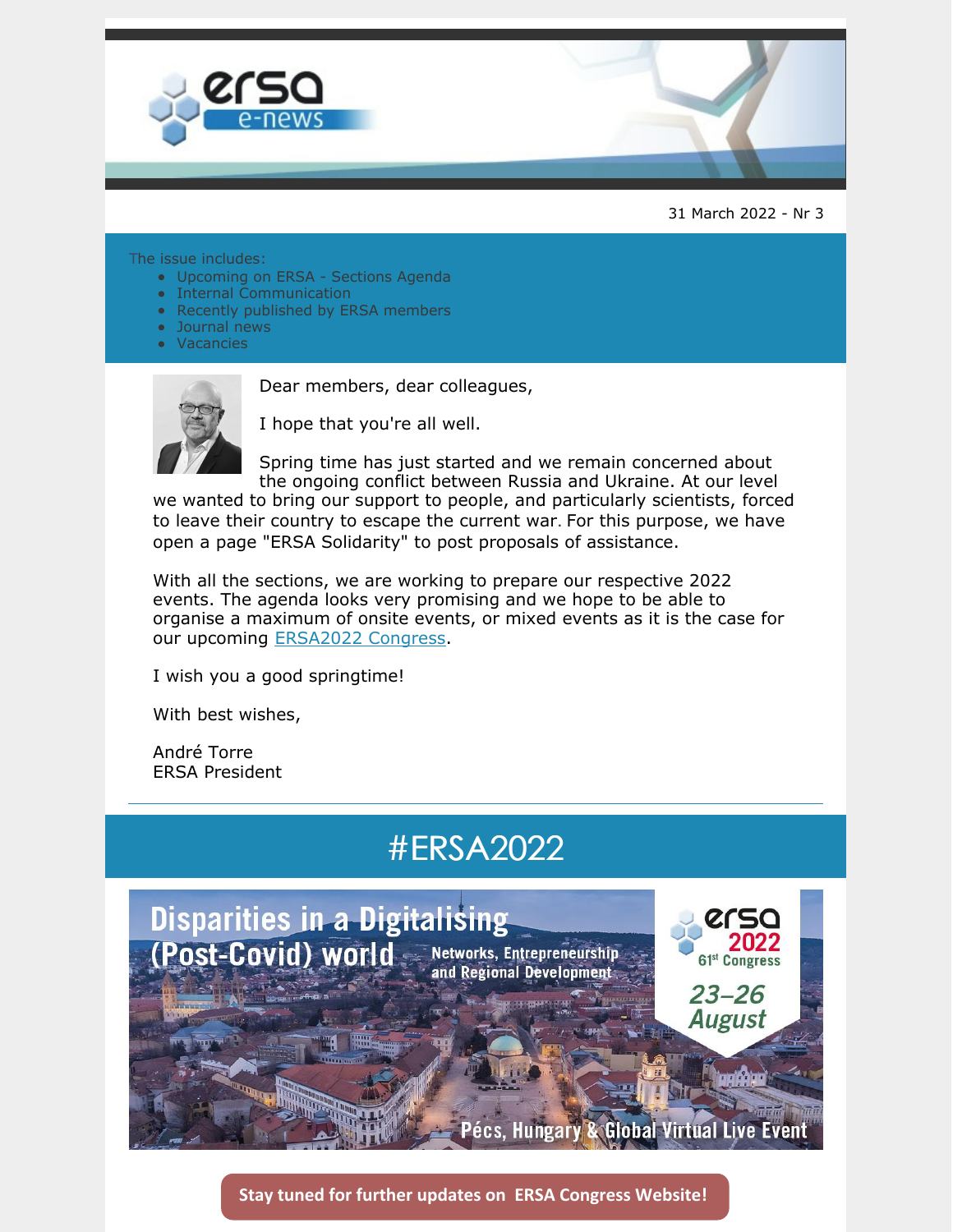## ERSA Solidarity



ERSA offers proposals of assistance to students and researchers fleeing the Russia-Ukraine conflict, with the support of ERSA Sections and Members read [more](https://ersa.org/ersa-solidarity/)



#### **French Speaking Section:**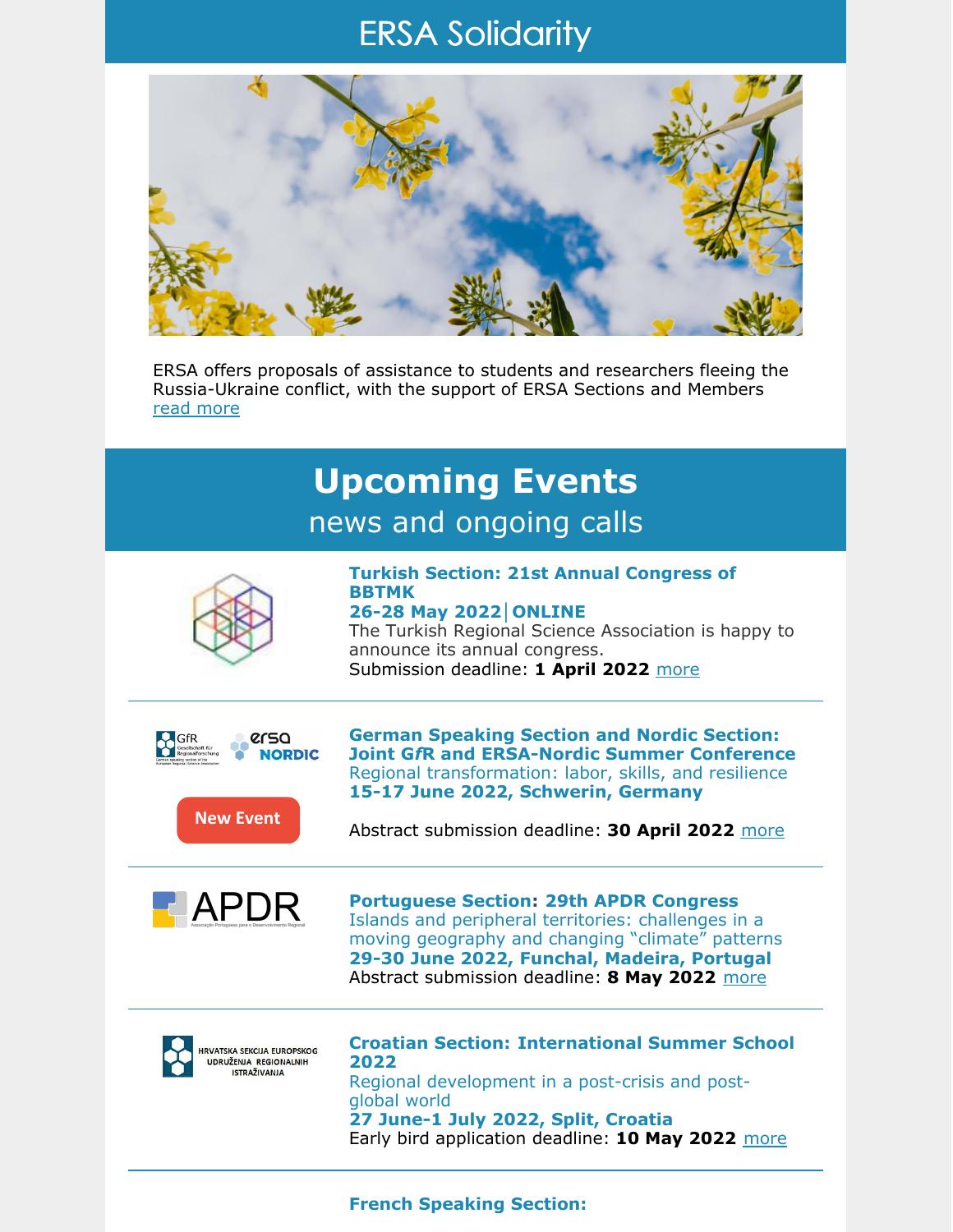

#### **58th ASRDLF Symposium**

Transitions, Territorial governance and solidarities **29 June–1 July 2022, Rennes, France** Abstract submission deadline: **2 April 2022** [more](https://ersa.org/events/french-speaking-section-58th-asrdlf-colloquium/)

#### **Philippe Aydalot International Prize 2022**

**New Opportunity for Young scientists** **The ASRDLF awards the Philippe Aydalot International Prize each year to the best doctoral thesis in Regional Science**. The application for the 2022 Prize is open to any young doctor who has defended his or her doctoral thesis during the year 2021 and until 15 January 2022.

Application deadline: **15 April 2022** [more](https://ersa.org/2022/03/17/philippe-aydalot-international-prize-2022/)



**Italian Section: 3rd AISRE Summer School** Centre and periphery in a post-COVID world: challenges and opportunities **4-8 July 2022, L'Aquila, Italy** Application deadline: **22 April 2022** [more](https://ersa.org/events/italian-section-3rd-aisre-summer-school/)



**new event dates**

**Spanish Section: AECR International Conference on Regional Science** Challenges, policies and governance of the territories in the post-covid era **19-21 October 2022, Granada, Spain** Extended abstracts-papers deadline : **June 15 2022** [more](https://ersa.org/events/spanish-section-xlvii-international-conference-on-regional-science/)

**See all [events](https://ersa.org/upcoming-events/) 2022**

## Internal communication



#### **ERSA Solidarity**

ERSA offers proposals of assistance to students and researchers fleeing the Russia-Ukraine conflict, with the support of ERSA Sections and Members.

If you have any offer to propose, please email us at [ersa.support@ersa.org](mailto:ersa.support@ersa.org)

read [more](https://ersa.org/ersa-solidarity/)



#### **New Website of the ERSA Nordic Section**

Want to learn more about the Nordic Section? Visit Nordic ERSA brand new website and learn more about the Section benefits: <https://nordicersa.org/>

# ERSA Members Publish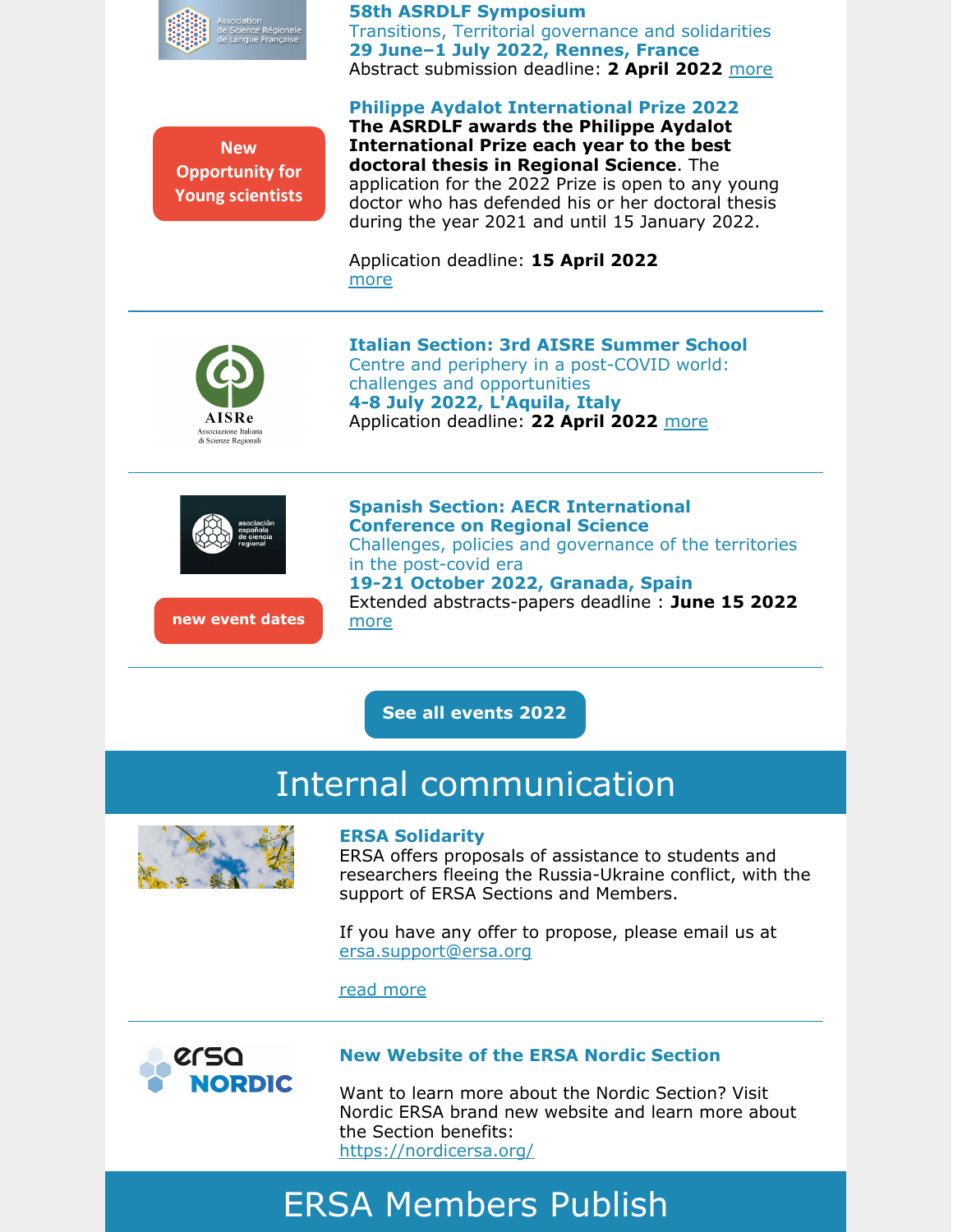

**Handbook on Entropy, Complexity and Spatial Dynamics - A Rebirth of Theory?**

Edited by **Aura Reggiani**, University of Bologna, Italy **Laurie A. Schintler**, George Mason University, US **Daniel Czamanski**, Ruppin Academic Center, Israel **Roberto Patuelli**, University of Bologna, Italy Edward Elgar Publishing, December 2021 More [information](https://www.elgaronline.com/view/edcoll/9781839100581/9781839100581.xml) from the publisher

**See all recent [publications](https://ersa.org/documents-grid/members-publish/)**



#### **New publications to share?**

Your are member of the ERSA Community and you have recently published a book, grasp this opportunity to inform us about it. We are looking for

- · Books published in **2022**
- · Written in English

Send an email to [ersa.member@ersa.org](mailto:ersa.member@ersa.org)

# Journal news



Congratulations to all authors of the two rewarded papers

### **2022 RSPP Best paper award: Two winners**

- Does population decline lead to a "populist voting" mark-up"? A case study of the Netherlands by **Eveline S. van Leeuwen, Solmaria Halleck Vega and Vera Hogenboom**
- Spatial and non-spatial proximity in universityindustry collaboration: Mutual reinforcement and decreasing effects by **Emerson Gomes Santos, Renato Garcia, Veneziano Araujo, Suelene Mascarini** and **Ariana Costa** [more](https://ersa.org/2022/03/15/2022-rspp-best-paper-award/)

### **RSPP Special Issue**

**Regional Science Policy & Practice (RSPP)** Special Issue on Pathbreaking trajectories: Socioeconomic and Institutional de-peripheralization of marginal areas Submission deadline: **15 April 2022** [more](https://ersa.org/calls/calls-for-publications/)

# Vacancies

### **Looking opportunities to boost your career?**

- Lecturer in Geographic Data Science at University of Liverpool Application deadline: **12 April 2022**
- Economist/Policy Analyst at OECD Application deadline: **13 April 2022 11:59 PM**
- Postdoctoral Research Associate at University of Lodz Application deadline: **24 April 2022**
- Tenure-track position as Associate Professor/Assistant Professor at University of Stavanger Application deadline: **30 April 2022**
- PhD student positions in Economics at Jönköping International Business School, Sweden Application deadline: **15 May 2022**

**Read more about [current](https://ersa.org/vacancies/) offers**